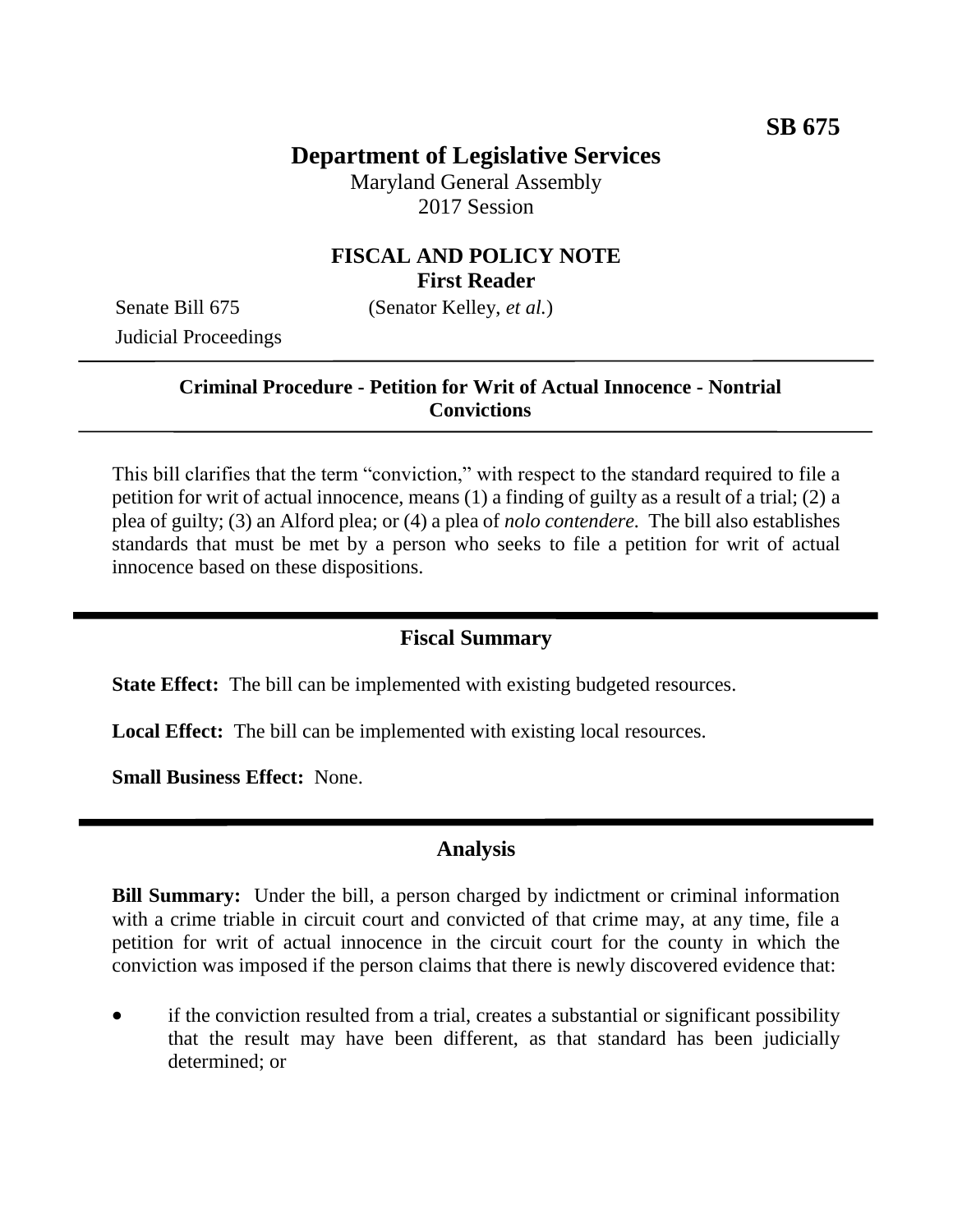- if the conviction resulted from a guilty plea, an Alford plea, or a plea of *nolo contendere*, substantially or significantly undermines the facts set forth by the State as the basis of the plea agreement; and
- could not have been discovered in time to move for a new trial under Maryland Rule 4-331.

**Current Law:** A person charged by indictment or criminal information with a crime triable in circuit court and convicted of that crime may, at any time, file a petition for writ of actual innocence in the circuit court for the county in which the conviction was imposed if the person claims that there is newly discovered evidence that (1) creates a substantial or significant possibility that the result may have been different, as that standard has been judicially determined, and (2) could not have been discovered in time to move for a new trial under Maryland Rule 4-331.

In ruling on a petition, the court may set aside the verdict, resentence, grant a new trial, or correct the sentence, as the court considers appropriate. The court must state the reasons for its ruling on the record. A petitioner in a writ of actual innocence proceeding has the burden of proof.

An Alford plea is a specialized type of guilty plea in which a defendant does not admit to guilt but acknowledges that sufficient evidence exists for the prosecution to convince a judge or jury beyond a reasonable doubt that the defendant committed the crime. Defendants typically enter Alford pleas to avoid the threat of greater punishment.

A plea of *nolo contendere*, commonly referred to as "no contest," is a plea through which the defendant does not dispute the charges, but does not admit guilt either.

**Background:** In *Yonga v. State*, 446 Md. 183 (2016), the Maryland Court of Appeals affirmed a holding by the Court of Special Appeals that a defendant as determined by a guilty plea is not eligible to file a petition for writ of actual innocence under § 8-301 of the Criminal Procedure Article. In its opinion, the court noted that "…only a conviction garnered after a bench or jury trial can provide the fodder against which the standard in Section  $8-301(a)(1)$  can be measured."

While acknowledging that the statute is silent on the issue, the court, in reaching its decision, analyzed the legislative history of the statute, relevant Rules, the court's understanding of the meaning of "actual innocence," and the fact that a motion for a new trial has never been granted under Maryland Rule  $4-331(c)(1)$  for an individual convicted as a result of a guilty plea. The court also noted that because of the differences in the procedures and evidence presented during a trial compared to a conviction based on a guilty plea, a trial is the appropriate event against which to measure whether the newly discovered